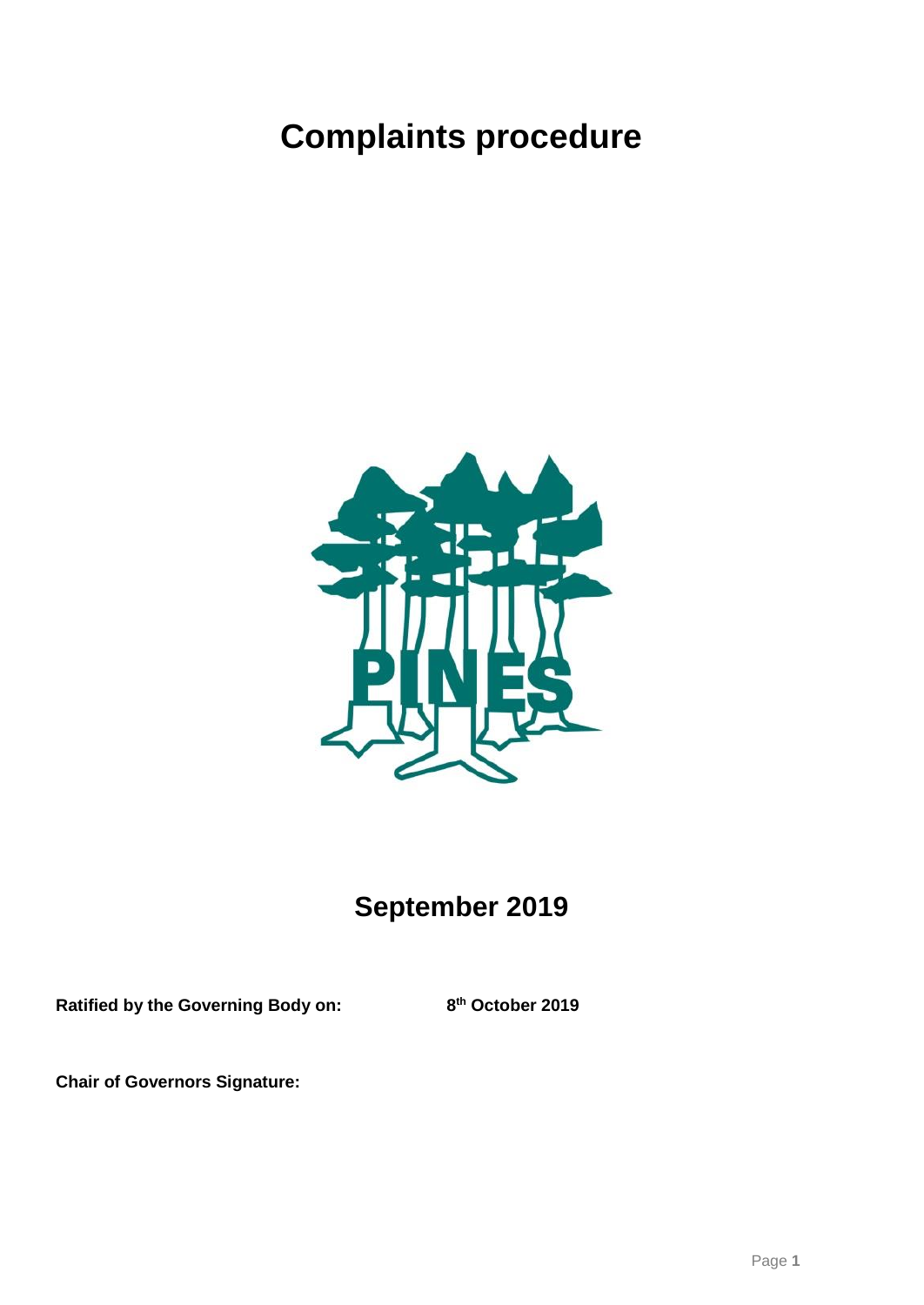### **Complaints Procedure**

In accordance with equality law we will consider making reasonable adjustments, if required, to enable you to access this complaints procedure. Please contact us if, for example, you require a copy of this procedure in a particular format (such as large print) or require assistance with raising a formal complaint or holding complaint meetings in accessible locations.

#### **1. Introduction**

All schools are legally required to have a procedure in place to deal with complaints relating to the school. The Governing Board of our school has approved the following procedure which explains what you should do if you have concerns or wish to make a complaint and how your complaint will be dealt with.

Our school follows current advice and guidance published by the Department for Education (DfE) regarding school complaints procedures, including on dealing with serial and persistent complaints. Our school intends for all concerns or complaints to be dealt with fairly, openly and promptly.

This procedure applies to all concerns or complaints, **except** for those which relate to:

- pupil admissions and exclusions,
- statutory assessments of Special Educational Needs (SEN),
- child protection and safeguarding procedures,
- staff conduct, grievances, capability or disciplinary procedures,
- services provided from the school's premises by other organisations,
- school re-organisation proposals,
- National Curriculum content,
- whistleblowing or
- Subject Access Requests (SAR) and Freedom of Information (FOI) requests.

You can access policies relating to the above on our school website or ask us for a copy. If applicable, you can also contact the relevant organisation which operates a service from our school premises.

#### **2. Resolving concerns informally**

It is in everyone's interest that concerns are resolved informally at the earliest possible stage, before they become formal complaints which need to invoke formal procedures. We encourage parents with a concern to raise it informally with their child's class teacher in the first instance. Other concerns can be raised through the school office. We hope that we will either be able to address your concern on the spot, or arrange to discuss it further at a mutually convenient time.

Our Head Teacher and/or Chair of the Governing Board will not routinely be involved in resolving informal concerns but, in exceptional circumstances, appointments can be made with them by contacting the school office. It is for them to determine if such circumstances are exceptional and if it is therefore appropriate for them to become involved at this stage.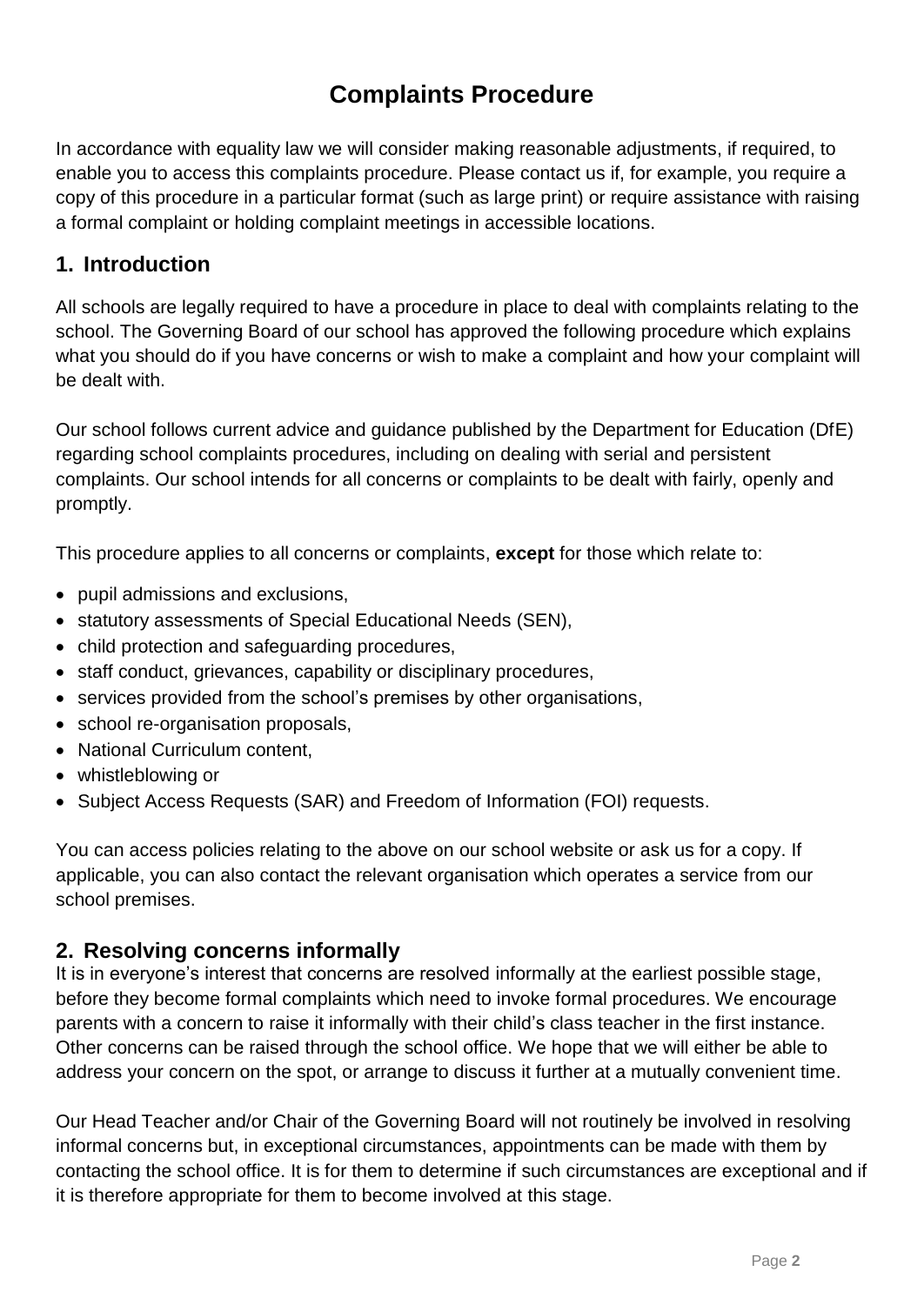You should not approach individual governors to raise concerns or complaints, as they have no authority to act on an individual basis and it may also prevent them from considering complaints at Stage 2 of this procedure.

#### **3. Observing confidentiality**

Where possible complaints will be dealt with confidentially and, where the Governing Board is involved, we will avoid sharing details of your complaint with the whole Governing Board except in very general terms. We would also ask **you** to observe confidentiality and not discuss complaints publically or via social media.

The governing board will monitor the effectiveness of the complaints procedures to ensure that all complaints received are managed appropriately.

#### **4. Safeguarding**

Wherever a complaint suggests that a child's wellbeing or safety is at risk, our school has a duty to report this immediately in accordance with our Child Protection and Safeguarding Policy, a copy of which is available on our website.

#### **5. Timescales**

Our school will endeavour to abide by timescales stated under each stage of the process below. Sometimes, due to the nature or complexity of the concern raised, we may need to set different timescales in which case you will be notified of the date by which we will respond and you will be kept informed of progress throughout. We will consider complaints made outside of term time to have been received on the first school day after the holiday period.

Our school will not look into complaints that have been made more than 3 months after the event that led to the complaint, apart from in exceptional circumstances. It is for us to determine if such circumstances are exceptional and if it is therefore appropriate for the complaint to be looked into.

If other bodies are investigating aspects of your complaint, for example the police, local authority safeguarding teams or tribunals, this may impact on our ability to adhere to the timescales within this procedure or could result in the procedure being suspended until those public bodies have completed their investigations.

If you start legal action against our school in relation to your complaint, we will consider whether to suspend our procedure regarding this complaint until those legal proceedings have concluded.

#### **6. Resolving complaints**

At each stage in the procedure, our school wants to resolve your concern. The person looking into your complaint (or persons if a panel of governors in involved) may:

- **contact** you and any other person that they consider necessary, in order to consider the issue(s) raised in the complaint;
- **review** any documentation provided in support of your complaint or that they consider relevant;
- **request** further information or documents from you (or others) before the process can continue.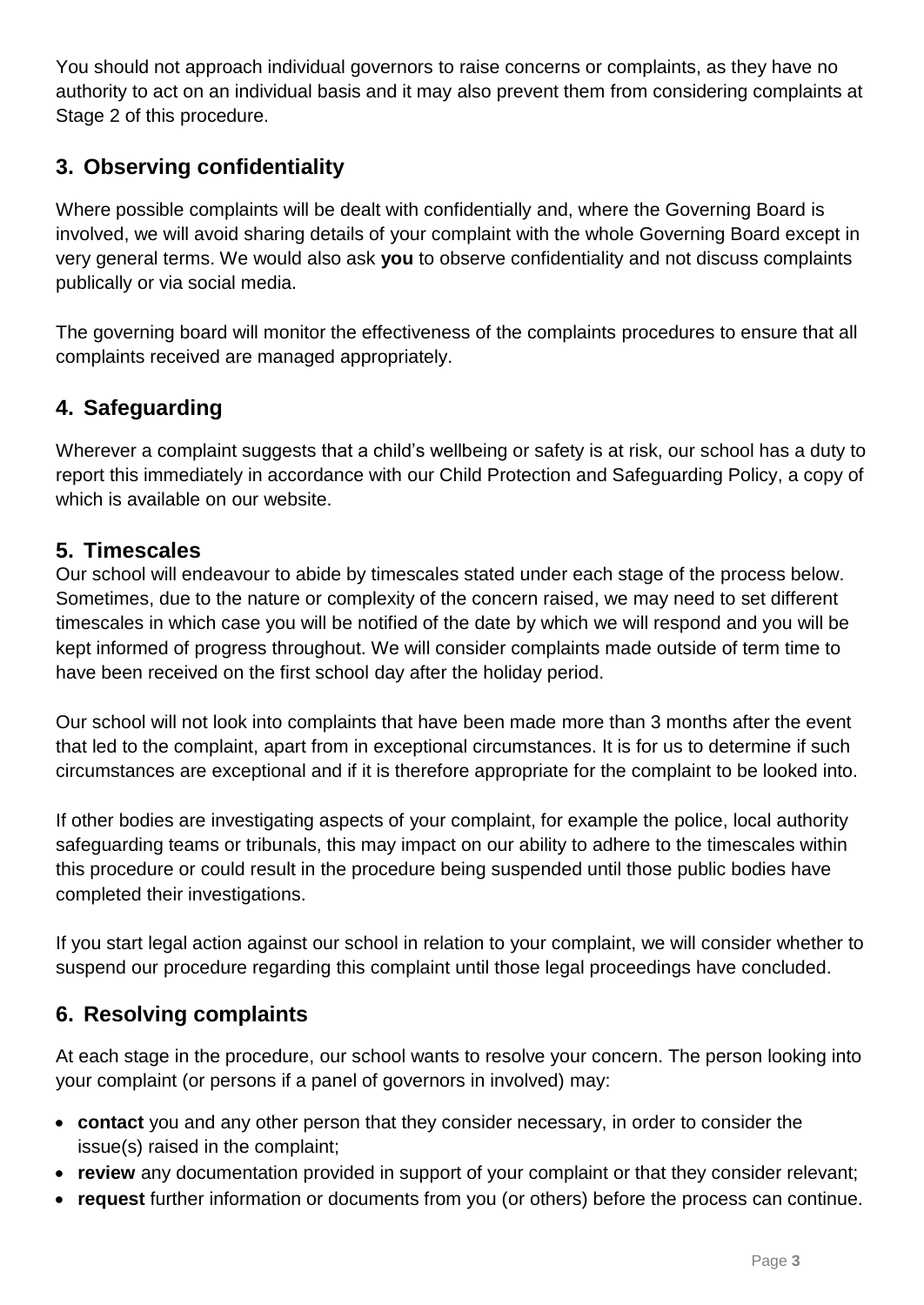After considering the available evidence, this person(s) will decide that your complaint is either:

- **upheld**, in which case they will recommend any action(s) that could be taken by our school in order to resolve it;
- **not upheld**; or
- **partially upheld**, in which case they will recommend any action(s) that could be taken by our school in order to resolve the upheld part of your complaint.

In addition, our school may offer you one or more of the following:

- an **explanation** and/or an **apology**;
- an **admission** that the situation could have been handled differently or better;
- an **assurance** that we will try to help ensure that what you complained about will not happen again, and/or an **explanation** of the steps that have been or will be taken in this respect, indicating the timescale within which any changes will be made;
- an **undertaking** to review school policies in light of the complaint.

#### **6. Submitting and looking into your formal complaint (Stage 1)**

If you want to make **a formal complaint**, please complete all sections of the form at **Appendix A** and then submit it to the school office, marked as **Private and Confidential**. If you would like to raise your complaint via another method, i.e. verbally or in person, please contact the school office. Complaints may also be submitted by a third party acting on your behalf, as long as you have shared with us your consent for them to do so.

If your complaint is about or involving our:

- **staff** (other than the Head Teacher), please address it in the first instance to the **Head Teacher**;
- **Head Teacher**, please address it to our **Chair of Governors**;
- **Chair of Governors**, any individual governor or the whole governing board, please address it to the **Clerk to the Governing Board**.

We will acknowledge your complaint in writing within 5 school days (i.e. excluding weekends, bank holidays or school holidays) of receiving it, and confirm the name of the person who will look into it. As part of their investigation, this person will:

- seek to clarify the nature of your complaint;
- establish what remains unresolved and what outcome you would like to see; and
- consider whether a face to face meeting is the most appropriate way of doing this.

You will receive either a **notification** of the outcome or an **update** on our investigation, in writing within 15 school days of us acknowledging receipt of your complaint form. The notification will explain the reason(s) behind our decision and how you can request a review of it if you are dissatisfied with the outcome of your complaint at Stage 1. The update will explain why the process of looking into your complaint is still ongoing (e.g. because further documents have been requested) and estimate when it is expected to conclude.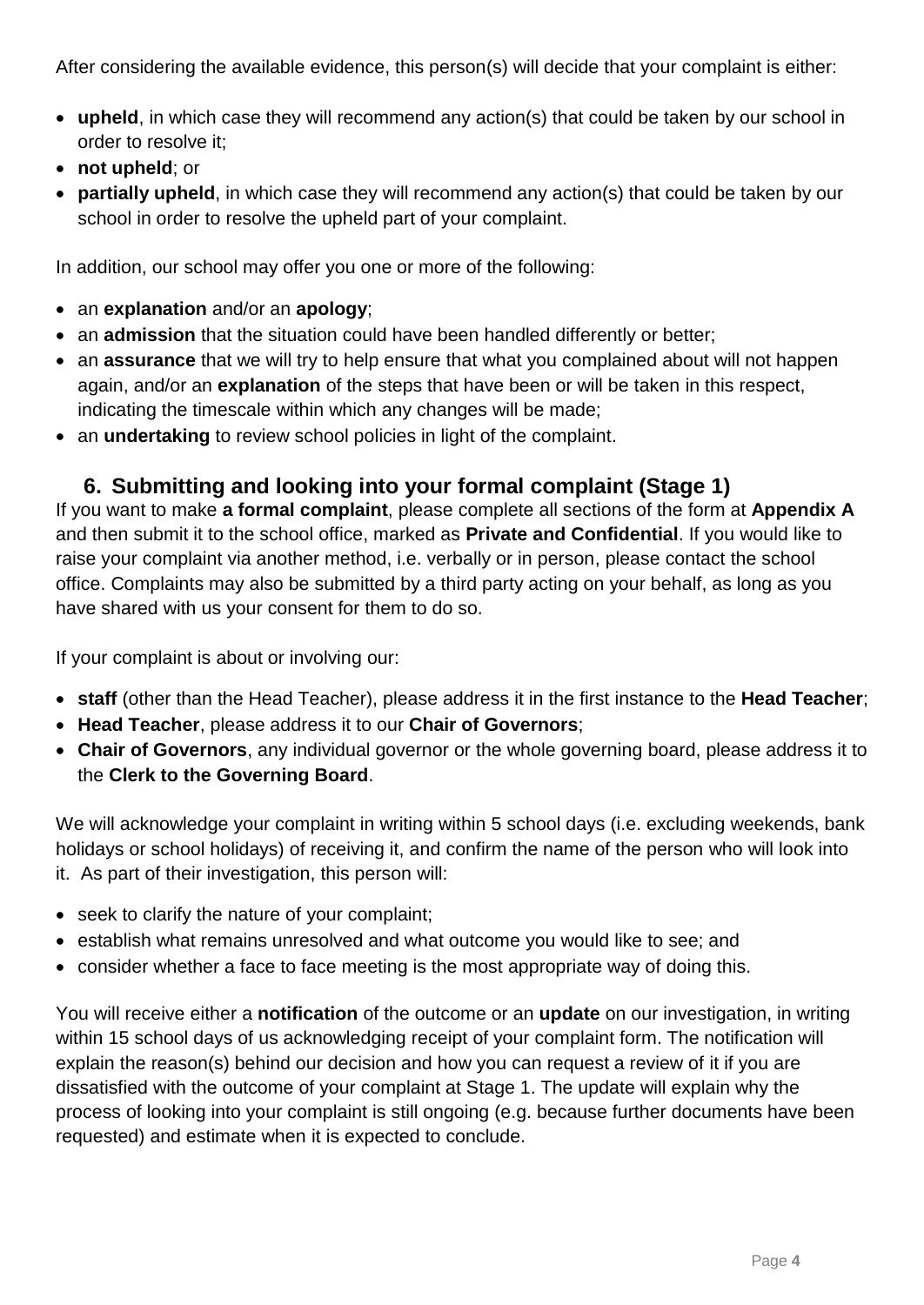#### **7. Appealing the outcome of Stage 1 of your complaint (Stage 2)**

If you remain dissatisfied with the outcome of Stage 1 and wish to take the matter further, you can **request for the outcome to be reviewed** by the complaints panel of our governing board. To do that, please complete the review form at **Appendix B** and submit it to the Clerk to the Governing Board via our school office, marked as **Private and Confidential,** within 20 school days of the date when you received the Stage 1 decision letter. If you would like to request a review via another method, i.e. verbally or in person, please contact the school office.

The **review panel** will be formed of at least three impartial governors with no prior involvement with or knowledge of your complaint. If your complaint is jointly about the Chair and Vice Chair, the majority of or the whole governing board, the panel will consist of external independent governors. The Clerk will acknowledge your review request in writing within 5 school days of receiving it. We aim to convene the review panel meeting within 20 school days of receiving your request. If this is not possible, the Clerk will provide an anticipated date and keep you informed.

At least 10 school days before the review meeting date, the Clerk will contact you to:

- **confirm the date**, time and venue of the meeting ensuring that, if you are invited, the date is convenient to all the parties and the venue and proceedings are accessible;
- **request copies** of any further written material (if required), which needs to be submitted to the review panel no later than 5 school days before the date of the meeting.

If you **reject the offer** of three proposed dates to meet without good reason, the panel reserves the right to convene the review meeting, which will then proceed in your absence on the basis of written submissions from both parties.

The panel will decide who they need to **invite to the meeting**, in order to enable them to review the outcome of your complaint effectively. Those invited may include:

- you, the complainant;
- the person who looked into your complaint at Stage 1 above; and
- any other relevant parties identified by the panel e.g. witnesses.

You are entitled to **bring a friend or colleague** to the review meeting. You should notify the panel if you intend to bring someone along and if you intend them to speak on your behalf.

The panel does not usually consider it necessary for **legal representatives** to be present at the review meeting. If you are considering bringing one though, you should make your request at least *5 school days* in advance of the meeting date, providing a clear explanation for why you believe one should attend. The panel will consider and respond to your request, but has absolute discretion to refuse attendance by legal representatives if it considers this appropriate.

Any **written material will be circulated** to all parties at least 5 school days before the date of the meeting. The panel will not normally accept, as evidence, recordings of conversations that were obtained covertly and without the informed consent of all parties being recorded.

The panel will also **not review any new complaints** at this stage or consider evidence unrelated to the initial complaint. New complaints must be dealt with from stage 1 of the procedure.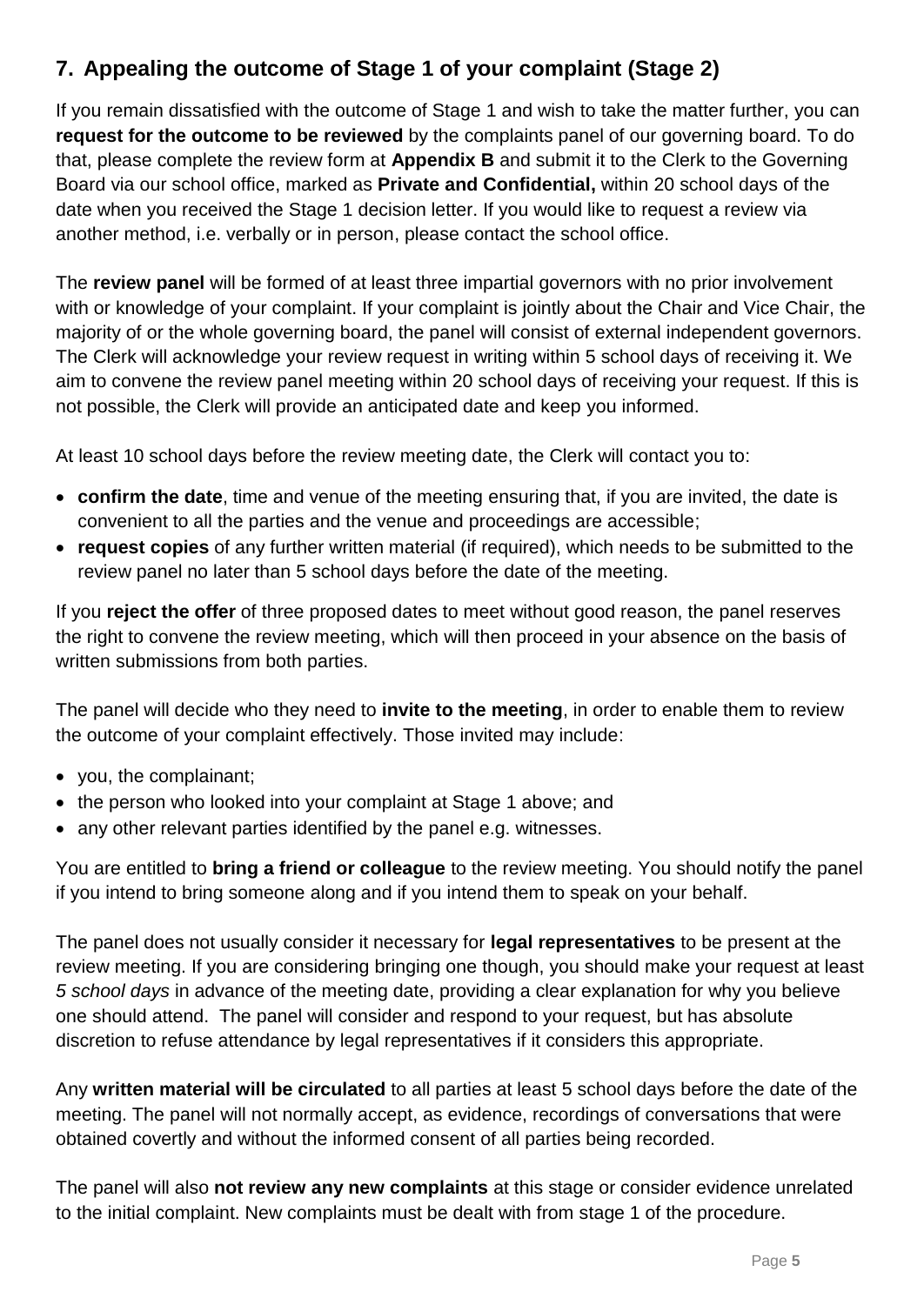The meeting will be held in private. **Electronic recordings** of meetings or conversations are not normally permitted unless a complainant's own needs require it. Prior knowledge and consent of all parties attending must be sought before recording meetings or conversations. Consent or otherwise will be recorded in any notes taken.

The panel determines the **procedure followed at the review meeting**. In doing so it follows current advice and guidance published by the Department for Education (DfE) regarding school complaints procedures, including on dealing with serial and persistent complaints.

Within **10 school days** of the review panel meeting, the Clerk will write to you and the school's Senior Management Team explaining the panel's decision.

This is the **final stage in our internal complaints procedure**. If the same issues are raised with the school following the panel review, we will only re-consider these points in exceptional circumstances, for example where new evidence has come to light.

#### **8. Escalating your complaint beyond the school**

- If you believe we did not handle your complaint in accordance with our published procedure, or we acted unlawfully or unreasonably in the exercise of our duties under education law, you can **contact the Department for Education (DfE)** after completing Stage 2. The DfE will not normally reinvestigate the substance of complaints or overturn our decisions, but they will consider whether we have adhered to education legislation and any statutory policies connected with the complaint.
- You can submit your complaint online at [www.gov.uk/contact-dfe,](http://www.gov.uk/contact-dfe) by phone on 0370 000 2288 or in writing to: Department for Education, Piccadilly Gate, Store Street, Manchester M1 2WD.

#### **9. Queries that relate to this Complaints Procedure**

If you have any questions about this complaints procedure, please contact the school office.

#### **8. Relevant legislation and guidance**

- The Equality Act 2010 [www.legislation.gov.uk/ukpga/2010/15/contents](http://www.legislation.gov.uk/ukpga/2010/15/contents)
- School complaints procedures: guidance for schools [www.gov.uk/government/publications/school-complaints-procedures](http://www.gov.uk/government/publications/school-complaints-procedures)
- Section 29 of the Education Act 2002 [www.legislation.gov.uk/ukpga/2002/32/contents](http://www.legislation.gov.uk/ukpga/2002/32/contents)

**Signed** 

**Chair of the Governing Board**

#### **Date: Date: Review Date: Review Date: Review Date: Review Date: Review Date: Review Date: Review Date: Review Date: Review Date: Review Date: Review Date: Review Date: Review Date: Review Dat**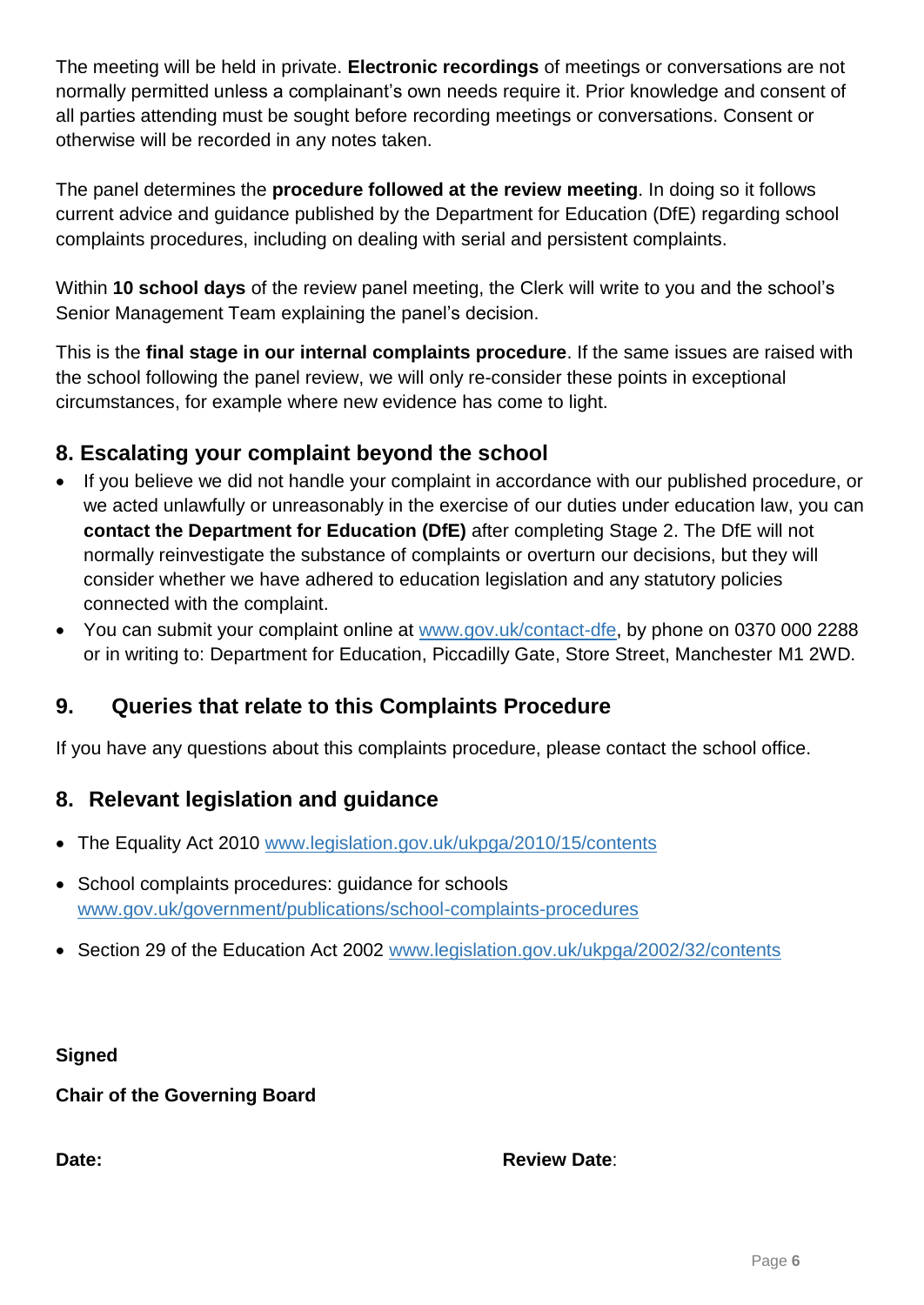## **Complaints Procedure Flowchart**

**(inc. timeline in school days and references to corresponding procedure sections)**

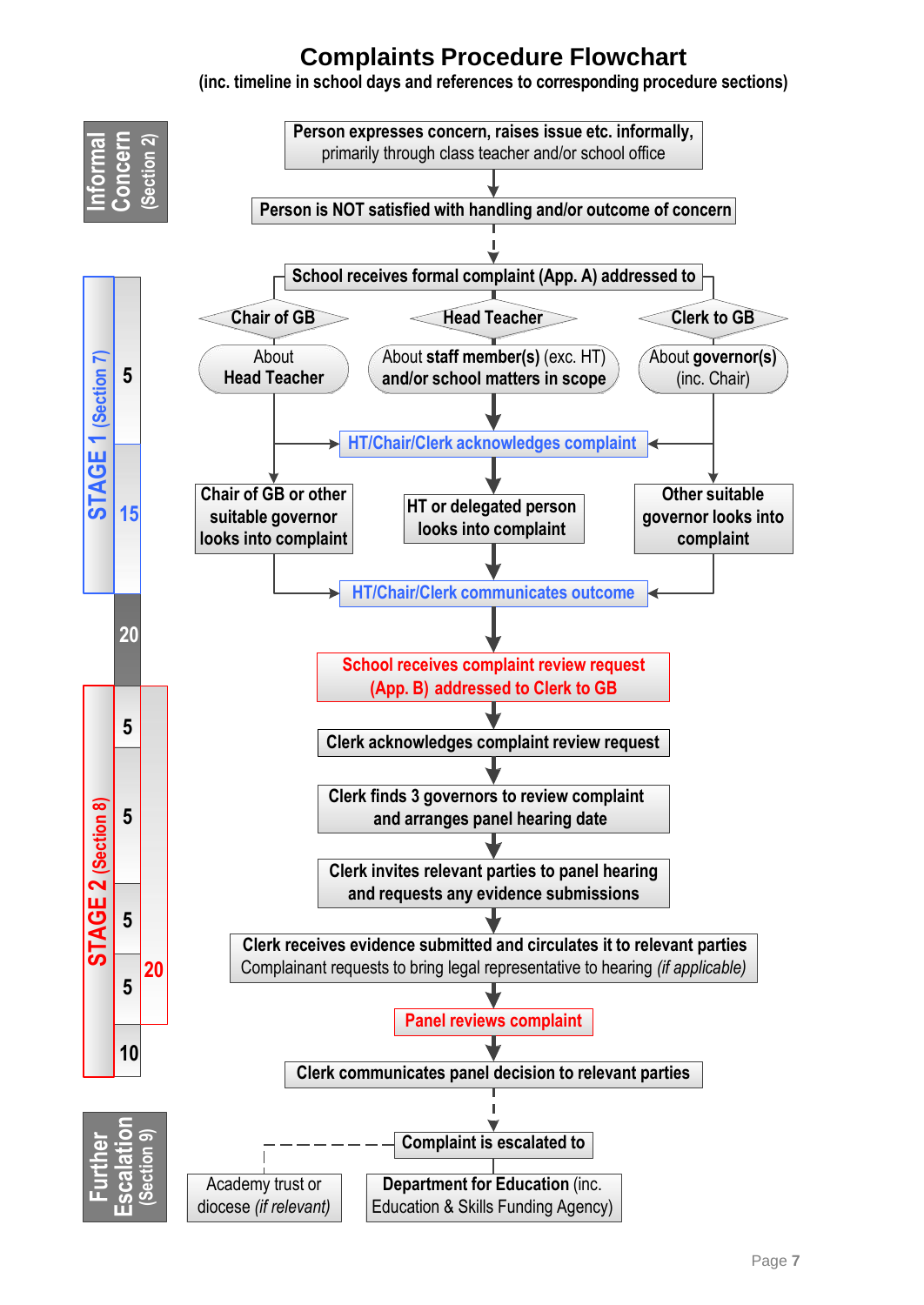

## **Formal Complaint Form** (Appendix A)

If you wish to make a formal complaint, please complete this form and return it to the school.

| Your name                                                                                                                                     |                                                                                             |  |  |
|-----------------------------------------------------------------------------------------------------------------------------------------------|---------------------------------------------------------------------------------------------|--|--|
| Your address                                                                                                                                  |                                                                                             |  |  |
| Contact phone no. (day/mobile)                                                                                                                |                                                                                             |  |  |
| Contact email address                                                                                                                         |                                                                                             |  |  |
| Pupil name, year group and your<br>relationship to them (where applicable)                                                                    |                                                                                             |  |  |
| Have you shared this as an informal<br>concern?                                                                                               | Yes / No<br>If yes, with whom?                                                              |  |  |
| <b>Complaint details</b> - please provide an overview of the complaint so far, who has been<br>involved, why your concerns remain unresolved. |                                                                                             |  |  |
|                                                                                                                                               |                                                                                             |  |  |
|                                                                                                                                               |                                                                                             |  |  |
|                                                                                                                                               |                                                                                             |  |  |
|                                                                                                                                               |                                                                                             |  |  |
|                                                                                                                                               |                                                                                             |  |  |
|                                                                                                                                               |                                                                                             |  |  |
|                                                                                                                                               | Action(s) taken so far (including staff member dealing with it) and/or solution(s) offered. |  |  |
|                                                                                                                                               |                                                                                             |  |  |
|                                                                                                                                               |                                                                                             |  |  |
|                                                                                                                                               |                                                                                             |  |  |
|                                                                                                                                               |                                                                                             |  |  |
|                                                                                                                                               |                                                                                             |  |  |
|                                                                                                                                               |                                                                                             |  |  |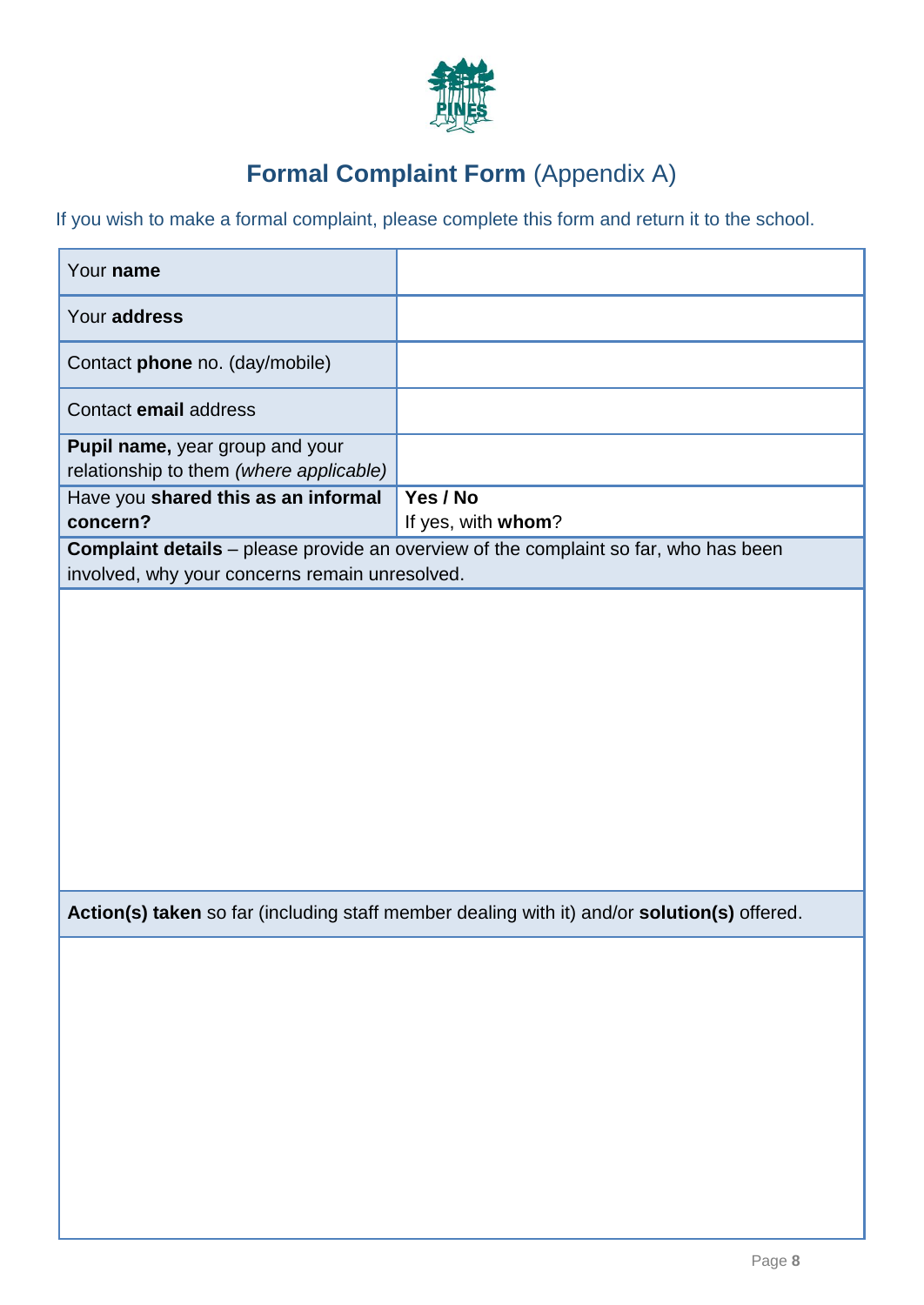| What action(s) do you feel might resolve the problem? |                                |         |        |
|-------------------------------------------------------|--------------------------------|---------|--------|
|                                                       |                                |         |        |
|                                                       |                                |         |        |
|                                                       |                                |         |        |
|                                                       |                                |         |        |
|                                                       |                                |         |        |
|                                                       |                                |         |        |
|                                                       |                                |         |        |
|                                                       |                                |         |        |
|                                                       |                                |         |        |
| Signed:                                               |                                | Date:   |        |
| Please return this form to: The Pines School          | Marsh Hill                     |         |        |
|                                                       | <b>Stockland Green</b>         |         |        |
|                                                       | <b>B237EY</b><br>0121 464 6136 |         |        |
| <b>Official use</b>                                   |                                |         |        |
| Date received:                                        |                                | Signed: |        |
| Date acknowledgement sent:                            |                                |         |        |
| Complaint referred to:                                |                                | Date:   |        |
|                                                       |                                |         |        |
|                                                       |                                |         | Page 9 |

The **reason(s)** why this was **not a satisfactory resolution** for you.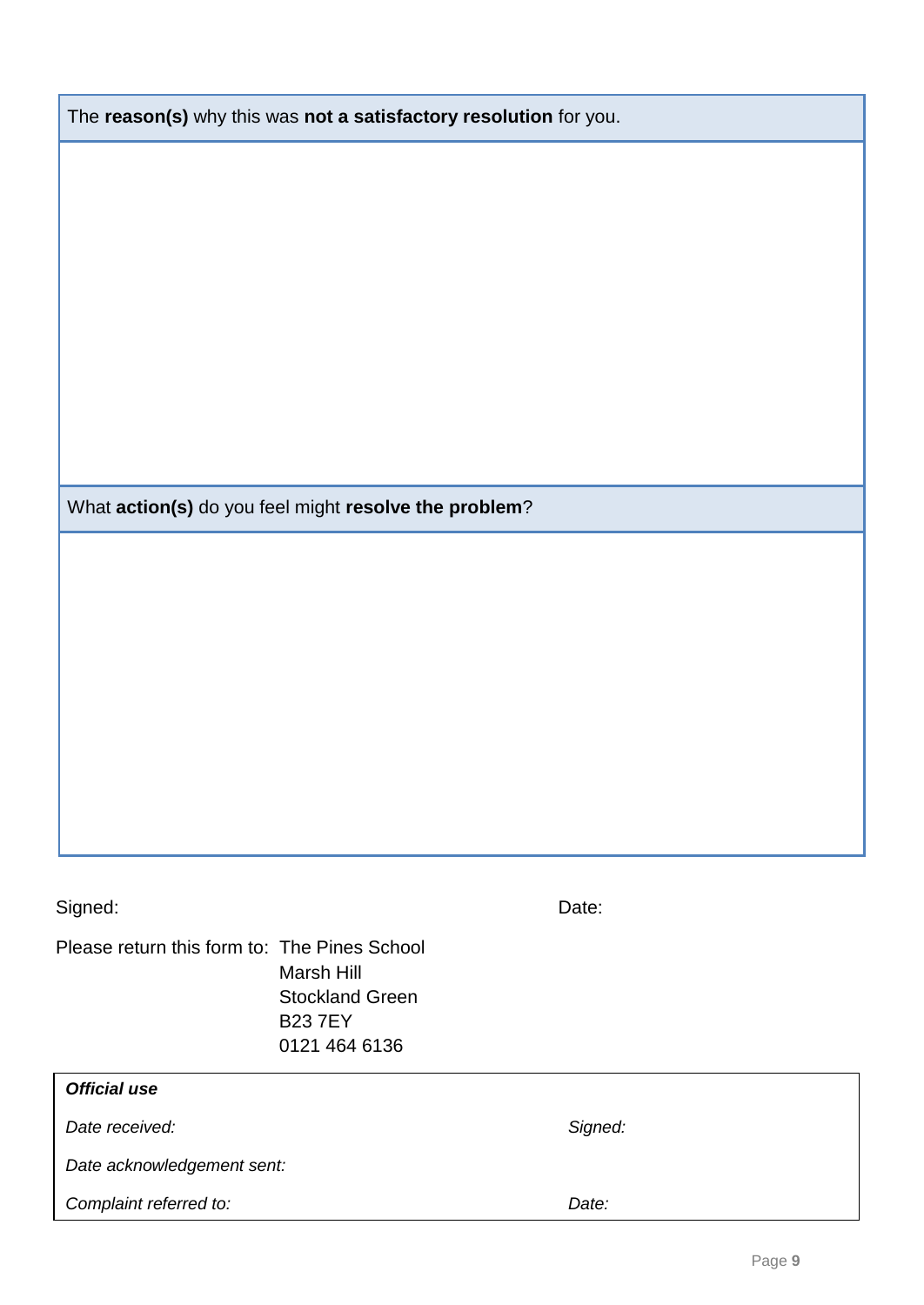

## **Complaint Review Request Form** (Appendix B)

If you wish to request a review of the outcome of your complaint, please complete this form and return it to the school.

| Your name                                                                                                                                         |  |  |
|---------------------------------------------------------------------------------------------------------------------------------------------------|--|--|
| Your address                                                                                                                                      |  |  |
| Contact <b>phone</b> no. (day/mobile)                                                                                                             |  |  |
| Contact email address                                                                                                                             |  |  |
| When did you submit your formal<br>complaint (Appendix A)?                                                                                        |  |  |
| Why do you remain dissatisfied by the outcome of your complaint?<br>You may continue on a separate piece of paper or attach additional documents. |  |  |
|                                                                                                                                                   |  |  |